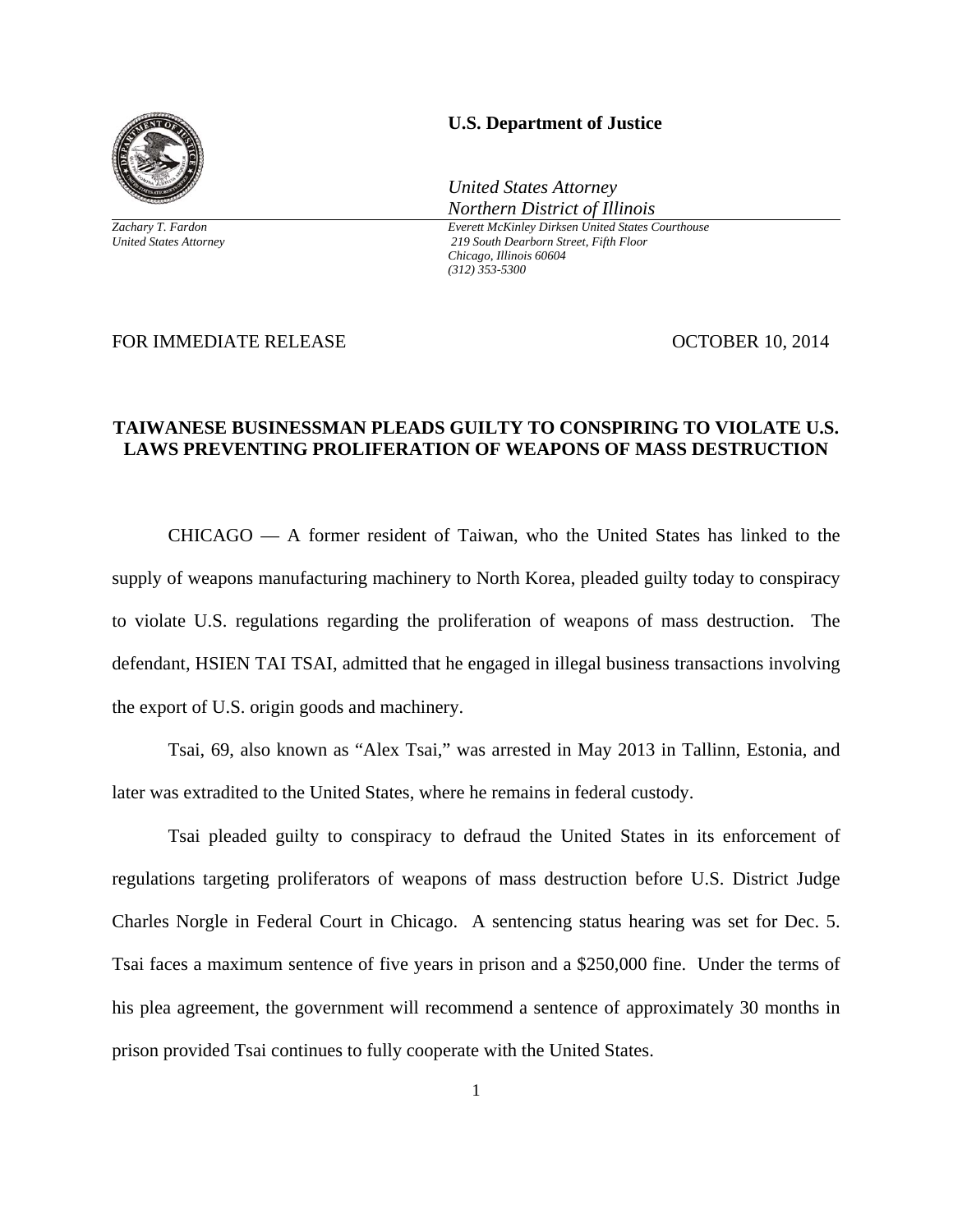According to court documents, Tsai was associated with at least three companies based in Taiwan – Global Interface Company, Inc., Trans Merits Co., Ltd., and Trans Multi Mechanics Co., Ltd. – that purchased and then exported, and attempted to purchase and then export, from the United States and other countries machinery used to fabricate metals and other materials with a high degree of precision.

 In January 2009, under Executive Order 13382 which sanctions proliferators of weapons of mass destruction and their supporters, the Treasury Department's Office of Foreign Assets Control (OFAC) designated Tsai, Global Interface, and Trans Merits as proliferators of weapons of mass destruction, isolating them from the U.S. financial and commercial systems and prohibiting any person or company in the United States from knowingly engaging in any transaction or dealing with them.

 The Treasury Department said at the time that Tsai was designated for providing, or attempting to provide, financial, technological, or other support for, or goods or services in support of the Korea Mining Development Trading Corporation (KOMID), which was designated as a proliferator by President George W. Bush in June 2005. The Treasury Department asserted that Tsai "has been supplying goods with weapons production capabilities to KOMID and its subordinates since the late 1990s, and he has been involved in shipping items to North Korea that could be used to support North Korea's advanced weapons program." The Treasury Department further said that Global Interface was designated "for being owned or controlled by Tsai," who was a shareholder of the company and acted as its president. Tsai was also the general manager of Trans Merits Co. Ltd., which was designated for being a subsidiary owned or controlled by Global Interface Company Inc. http://www.treasury.gov/presscenter/press-releases/Pages/hp1359.aspx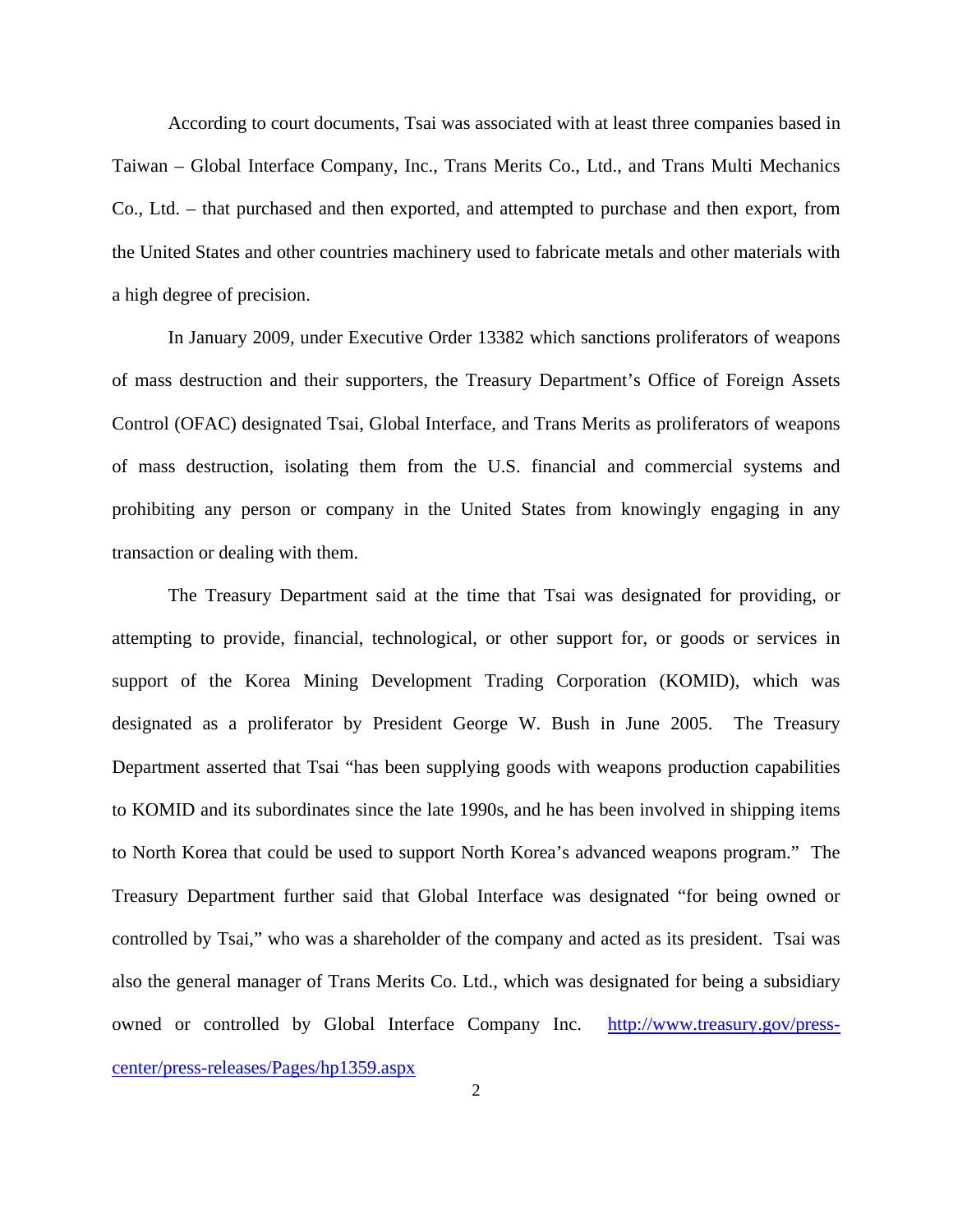After the OFAC designations, Tsai and others allegedly continued to conduct business together, but attempted to hide Tsai's and Trans Merit's involvement in those transactions by conducting business under different company names, including Trans Multi Mechanics. For example, by August 2009 – approximately eight months after the OFAC designations –Tsai and others allegedly began using Trans Multi Mechanics to purchase and export machinery on behalf of Trans Merits and Tsai.

In pleading guilty, Tsai admitted that in September 2009 he was involved in the purchase of a Bryant center hole grinder from a U.S. company based in suburban Chicago, and exported it to Taiwan using the company Trans Multi Mechanics. A Bryant center hole grinder is a machine tool used to grind a center hole, with precisely smooth sides, through the length of a material. Tsai also admitted a role in Trans Merits' transaction involving LED road lights and an oil pump.

Charges remain pending against Tsai's son, YUEH-HSUN TSAI, 37, of Glenview, Ill., also known as "Gary" Tsai. He was released on bond after he was arrested in May 2013 and has pleaded not guilty.

The guilty plea was announced by Zachary T. Fardon, United States Attorney for the Northern District of Illinois; Robert J. Holley, Special Agent-in-Charge of the Chicago Office of the Federal Bureau of Investigation; Gary Hartwig, Special Agent-in-Charge of U.S. Immigration and Customs Enforcement (ICE) Homeland Security Investigations (HSI) in Chicago; and Ronald B. Orzel, Special Agent-in-Charge for the Chicago Field Office of the U.S. Department of Commerce, Bureau of Industry and Security, Office of Export Enforcement. The Justice Department's National Security Division and Office International Affairs assisted with the investigation. The Estonian Internal Security Service and the Estonian Prosecutor's Office cooperated with the United States.